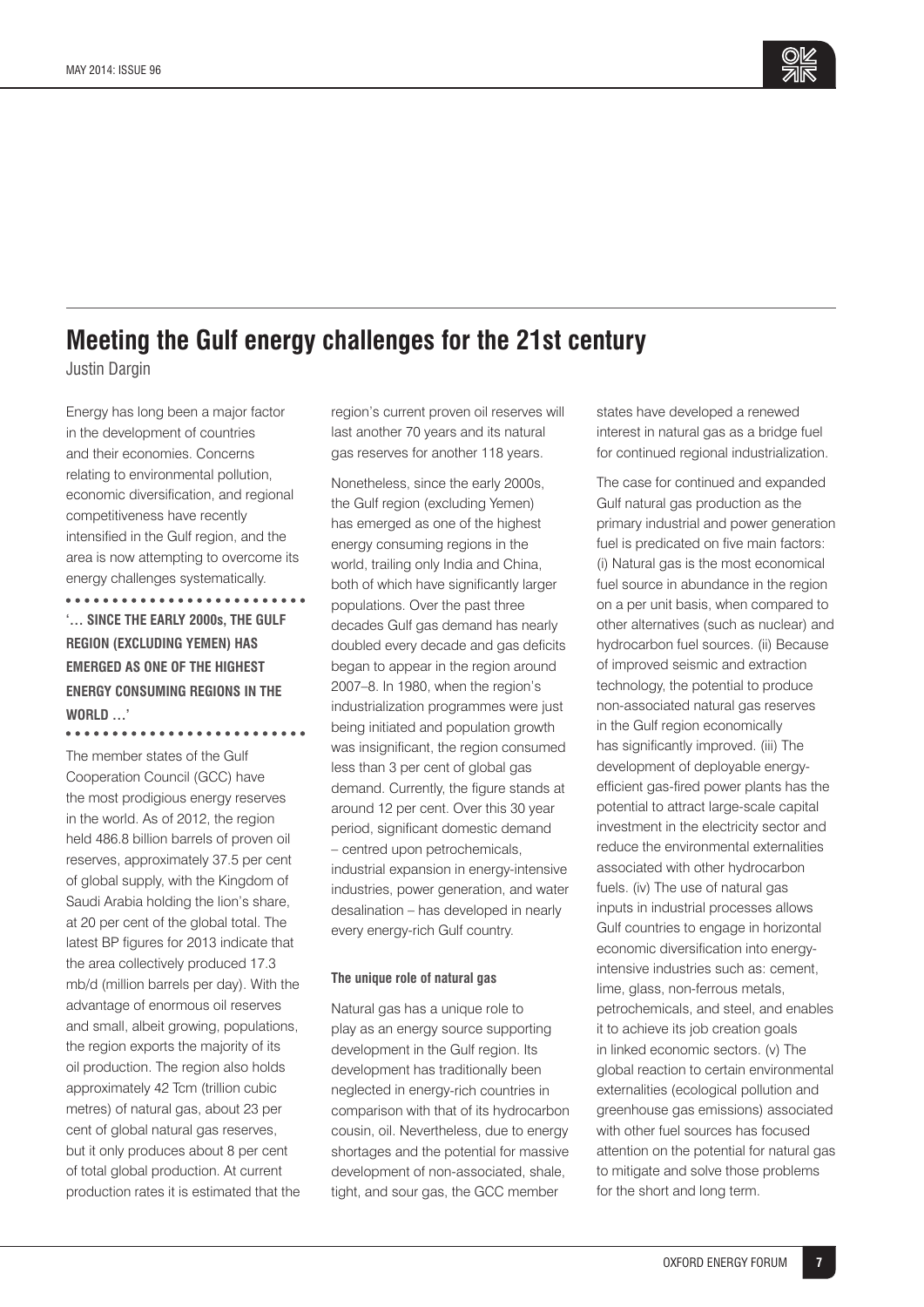#### **Three main challenges**

Natural gas is the essential cornerstone of economic development and energy security. However, to promote energy security and sustainability in the Gulf, three main challenges need to be overcome: high energy intensity rates, expanding natural gas consumption that outstrips production, and the difficulty of unlocking production of non-associated natural gas reserves (such as tight, shale, sour, and deep gas).

. . . . . . . . . . . . . . . . . . . . . . . **'BECAUSE OF HIGH ENERGY CONSUMPTION RATES, MANY ENERGY-RICH GULF COUNTRIES HAVE INCREASINGLY DIVERTED ENERGY TO DOMESTIC CONSUMPTION RATHER THAN TO EXPORT.'** 

In meeting these challenges, there are two important and intertwined issues that need to be understood. Firstly, lowering overall energy and natural gas consumption should not be the central focus of Gulf policymakers. An expanding and industrializing economy will, by definition, consume more energy inputs, it is an unbreakable equation. A healthy and vibrant economy will continue to consume more energy, even while energy intensity is lowered, in the aggregate. The question is merely what type of energy will supply it, and in light of structural constraints in the Gulf energy sector, whether there will be sufficient natural gas production to meet regional demand. Gulf policymakers should concentrate simultaneously on both energy intensity reduction and the production of new sources of natural gas (indigenous tight gas and imported natural gas) to supply economic expansion. High energy intensity rates are wasteful and do not contribute to a sustainable energy sector.

Secondly, given the impressive figure for the region's indigenous natural

gas reserves, production of this resource should be expedited. In order to stimulate production, the natural complementary strengths of IOCs and Gulf NOCs must be leveraged. The most effective way in which Gulf governments can facilitate this process is by improving the investment and contractual terms in the upstream sector. IOCs can bring their collective experience and technology to assist in a mutually beneficial collaborative relationship to develop these resources. With a major share of the world's proven oil and gas reserves, the Gulf region is poised to play a significant role in the global energy market for the coming decades with the execution of various megaprojects. As these megaprojects require a significant amount of capital outlay and technology/expertise, strategic alliances between NOCs and IOCs have the potential to expedite regional capacity building for the independent development of indigenous natural gas resources.

The first challenge: energy intensity. Since the 1970s, due to energyintensive industrial expansion and favourable energy pricing policies, the Gulf region's energy intensity rates have risen much more rapidly than those of any other region in the world. In the Gulf region, nearly every energy-rich country is attempting to achieve economic growth along the energy-intensive industrialization path. While diversification has continued apace, energy intensity in the residential, industrial, and commercial sectors has increased exponentially. The rising energy intensity rates have the potential to harm regional economic competitiveness in strategically important industries. especially in industrial competition with Asian-based firms.

*The second challenge: rising Gulf energy consumption.* The rise in energy consumption in the Gulf

region has been quite spectacular over the past two decades. Since the early 2000s, the Gulf region has emerged as one of the highest energy consuming regions in the world, trailing only India and China, both with significantly larger populations. Because of high energy consumption rates, many energy-rich Gulf countries have increasingly diverted energy to domestic consumption rather than to export. Significant opportunity costs have been created by oil or natural gas being consumed domestically at administered prices, as opposed to being exported at international market prices, or when precious natural gas has been used in the relatively non-productive residential sector (as electricity), rather than being provided to the productive sectors (petrochemicals, energy intensive industries, fertilizers). This situation has profound implications for the ability of many energy-rich Gulf states to continue their industrial expansion, support foreign revenue generation, and preserve their position as primary global incremental energy suppliers.

*The third challenge: unlocking natural gas potential*. While the Gulf region has grappled with high energy intensity and natural gas consumption rates, it has attempted to meet consumption needs by exploration and production of non-conventional gas reserves. In both absolute terms and in relation to the number of years in which production can be sustained at current production levels, the productive capabilities of the Gulf region are enormous. Most energy-rich Gulf states have reserveto-production ratios of approximately a hundred years. Due to high natural gas consumption rates, exacerbated by high energy intensity rates, Gulf states which have formerly been self-sufficient in 'easy' conventional associated natural gas will need to produce from non-associated gas reserves to continue meeting future demand.